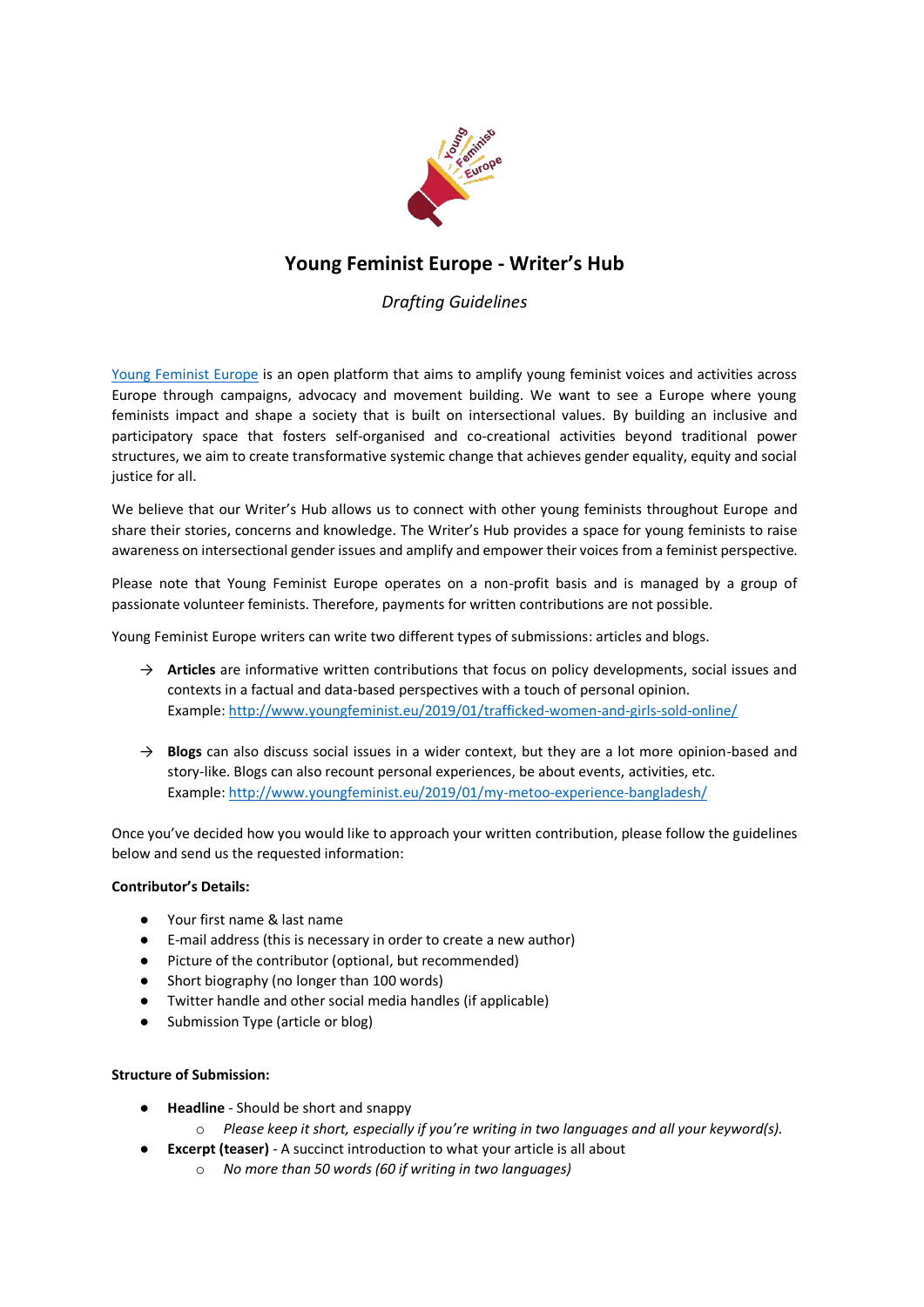- **Body of the text-** with sub-headlines if applicable.
	- o *As rule of thumb - after 2 long or 4 short paragraphs*
- **Image Captions** A short text under your images.
	- o *Please include links to where you took the images from when sending your submission and the name of the photographer and source.*
	- o See more info about pictures below.

### **Content Rules:**

- **1)** All opinions and perspectives expressed in texts belong to the contributor; however, it is mandatory that texts maintain a respectful tone and be mindful of Young Feminist Europe's values on intersectionality.
- **2)** If you are writing an article contribution, all statistics and references must be cited by inserting hyperlinks. Footnotes are only to be used when no online reference is available.
- **3)** Personal opinions should be marked as such with the use of pronouns, otherwise, opinions have to be substantiated by providing supporting facts within your article.
- **4)** Keep the language of your submission simple! Remember that the majority of our readers are nonnative English speakers. Also keep in mind that readers who are not based in your country might need additional explanations/background to understand what your text is about.
- **5)** Word limits differ for each language format of text. Please note English is the mandatory language of the site; however, we encourage contributors to translate their text into their native language and publish it under the English version of their blog:
	- **a)** *If you are writing solely in English the text limit is 950 words;*
	- **b)** *If you would like to additionally write in your native language, then the word limit is 800 words (English 800 words + native language should roughly be the same amount give or take a few extra words for translation purposes)*. We currently accept the following other languages: Spanish, German, French, Croatian, Portuguese, Italian, Swedish, Polish.
- **6)** If English is not your native language, you should use English correctors before sending in your draft. [Grammarly.com](https://www.grammarly.com/) is a good free source that corrects English texts. All texts must be proofread before sending them.
- **7)** Try to make your article or blog as much optimised for search engines as possible. Here're a few tips:
	- **a)** Identify a keyword (consider which phrase people might use to search for your content).
	- **b)** Use the keyword in the title, in the first paragraph and, at least, once more, along the text.
	- **c)** Add sub-headlines, whenever possible.
	- **d)** Use transition words to improve readability (however, therefore, meanwhile, certainly, etc.).
	- **e)** Don't overuse the passive voice.

### **Pictures:**

Pictures should respect the privacy and dignity of people. Make sure that your pictures of people are taken with their consent and that they are empowering (try to avoid images of people in vulnerable situations).

It is mandatory for contributors to submit 2-3 high-resolution images alongside their written submissions including a picture for the header of the image that matches the text length.

Please make sure that the pictures are free of cost and royalty-free. So either: